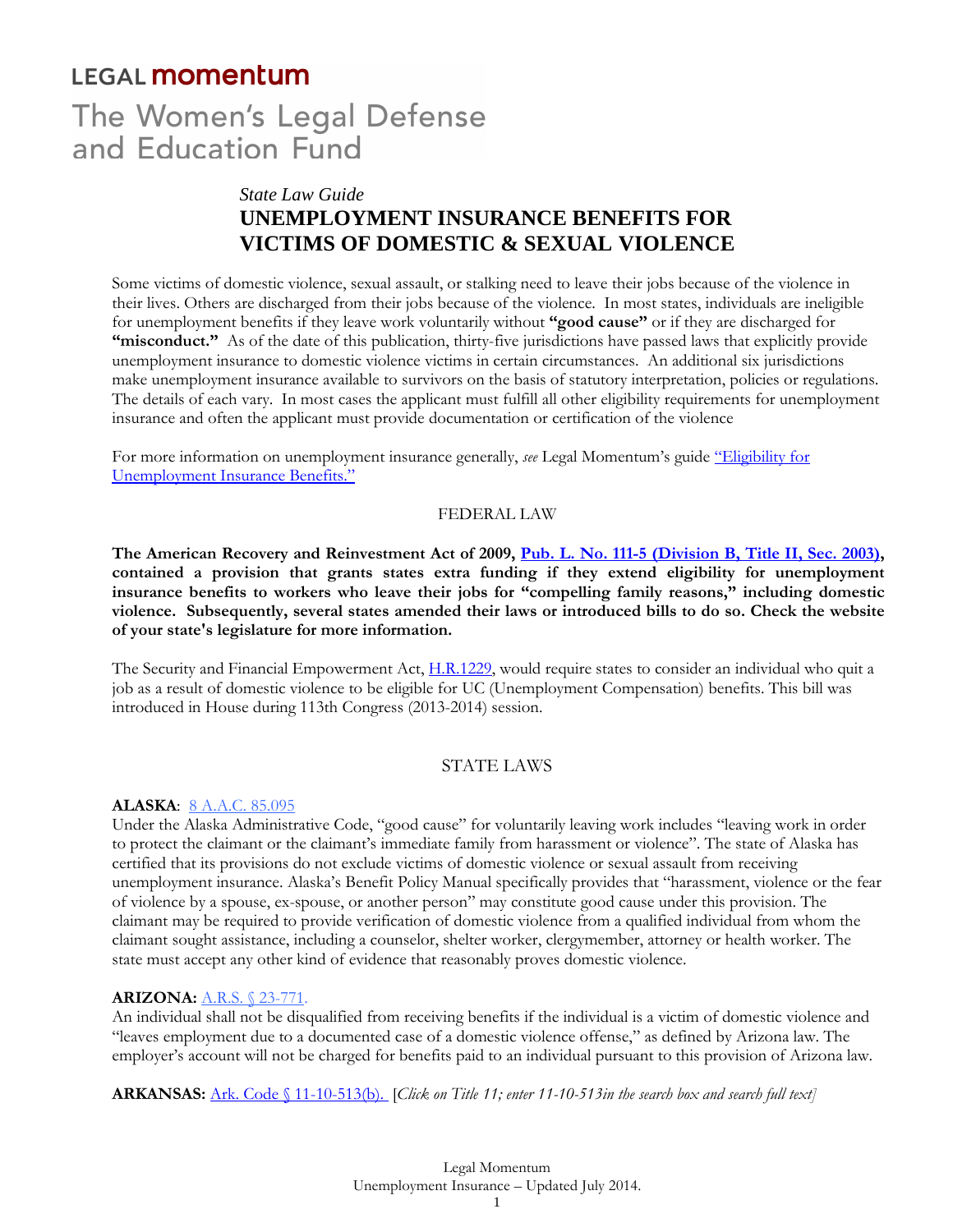An individual who voluntarily leaves work shall not be disqualified from receiving benefits if, after making "reasonable efforts to preserve his or her job rights," he or she left work "due to domestic violence that causes the individual reasonably to believe that the individual's continued employment will jeopardize the safety of the individual or a member of the individual's immediate family" (meaning a "spouse, child, parent, brother, sister grandchild, or grandparent of the employee").

# **CALIFORNIA:** Ca. U.I. Code §§ 1030, 1032 & 1256.

"Good cause" includes leaving employment to protect the employee or the employee's family from "domestic violence abuse." An employer's account is not charged, provided that the employer provides sufficient notice of the circumstances to the department within ten days after the department mails notice of the filing of a new or additional claim to the employer.

#### **COLORADO:** Colo. Rev. Stat. Ann. § 8-73-108(4)(r) [*click on Colorado Revised Statutes; enter 8-73-108 in the search box and click go; then click on 8-73-108*]

Separation from a job because of domestic violence may qualify an individual for full benefits if (1) the worker reasonably believes that continued employment would jeopardize the safety of the worker or any member of his or her immediate family (meaning spouse, parent, or minor child); and (2) the worker provides sufficient documentation. The documentation requirements include: an active or recently issued protective order or other order documenting the domestic violence, a police record documenting recent domestic violence, or a statement substantiating recent domestic violence from a qualified professional from whom the worker sought assistance for the domestic violence, such as a counselor, shelter worker, clergymember, attorney, or health worker. The employer's account is not charged for any benefits awarded to the claimant under these provisions.

# **CONNECTICUT:** Conn. Gen. Stat. § 31-236(a)(2)(A)(iv).

An individual will not be disqualified from receiving benefits for leaving work to protect the individual, the individual's child, or the individual's spouse or parent, from becoming or remaining a victim of domestic violence, as defined by Connecticut law. The individual must have made "reasonable" efforts to preserve the employment in order to not be disqualified from receiving benefits. The employer's account will not be charged for an individual's voluntary leaving that falls under this provision.

# **DELAWARE:** Del. Code Ann. tit. 19, ch 33, § 3314(1).

An individual who leaves work "due to circumstances directly resulting from the individual's experience of domestic violence" will not be disqualified from receiving unemployment insurance, such as: (1) the individual had reasonable fear of future domestic violence at or en route to or from the individual's place of employment; (2) the individual relocated to another geographic area in order to avoid future domestic violence against the individual or their spouse, child under the age of 18, or parent; or (3) any other circumstance in which domestic violence causes the individual to reasonably believe that absence from work is necessary for the future safety of the individual or their spouse, child under the age of 18, or parent. Documentation of the domestic violence involved includes a police or court record, or documentation of the domestic violence from a shelter worker, attorney, member of the clergy or medical or other professional from whom the employee has sought assistance in addressing domestic violence and its effects. All evidence of domestic violence experienced by an individual, including the individual's statement and any corroborating evidence shall not be disclosed by the Division of Unemployment Insurance unless consent for disclosure is given by the individual. The employer's account will not be charged.

# **DISTRICT OF COLUMBIA:** D.C. Code §§ 51-131 – 136. [*click on Title 51; click on Chapter 1, Subchapter 1; then*

#### *click on Part B, Domestic Violence*]

An otherwise eligible individual shall not be disqualified from receiving benefits because the individual was separated from employment by "discharge or voluntary or involuntary resignation due to domestic violence," unless the individual was the perpetrator of domestic violence. A claimant must provide documentation of the violence, which will be kept confidential, in the form of: (1) a police report or record; (2) A governmental agency or court record, such as a court order, a Petition for a Civil Protection Order, or a record or report from Child Services; or (3) a written statement, which affirms that the claimant has sought assistance for domestic violence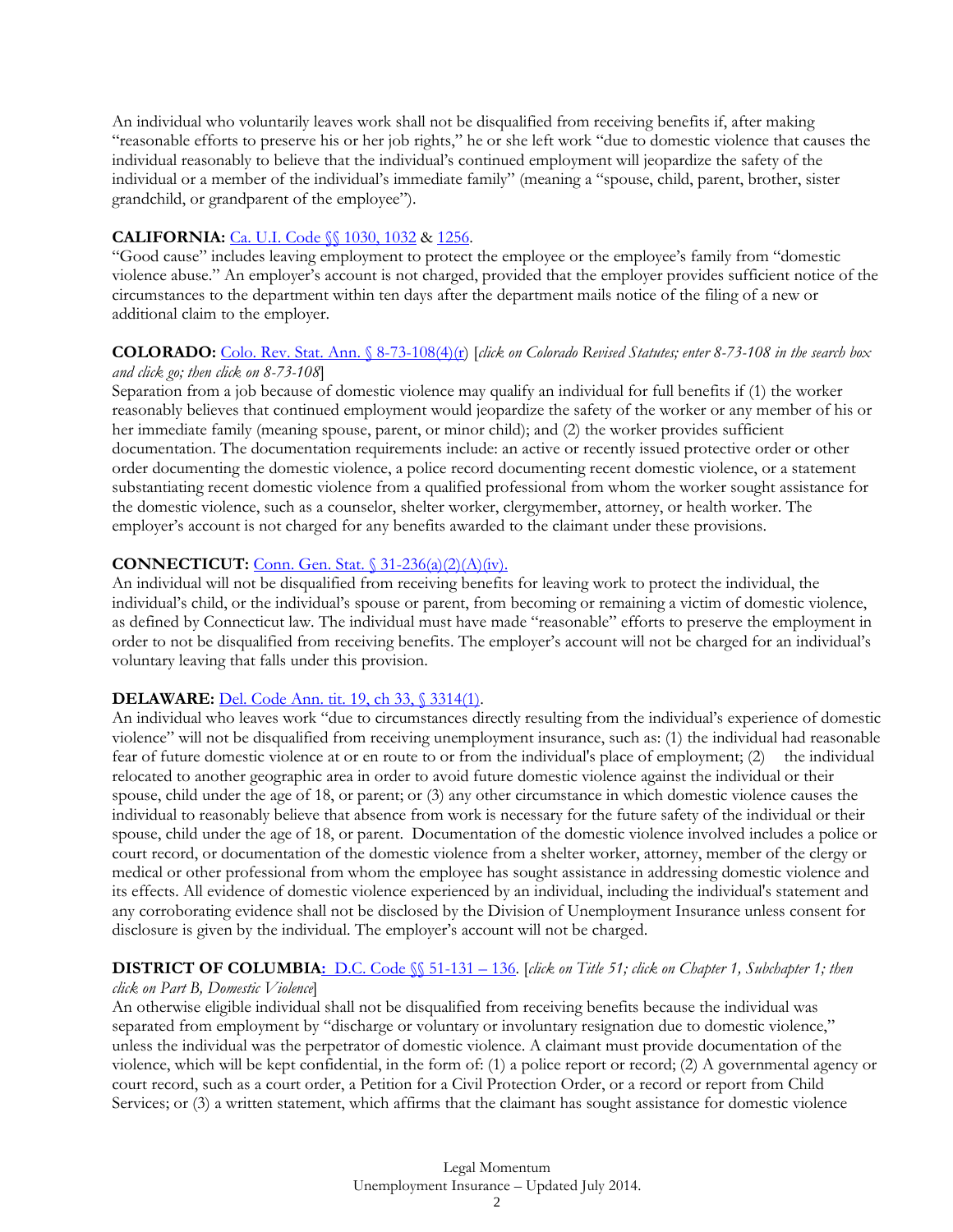from the signatory, from a shelter official; social worker; counselor; therapist; attorney; medical doctor; or cleric. The department shall do training of employees on the nature of domestic violence. The department shall submit a report each year indicating the number of individuals who received benefits under this provision. The employer's account will not be charged.

#### **HAWAII: Hawaii Rev. Stat. § 383-7.6.**

This new law provides access to unemployment insurance for individuals who separate from employment due to compelling family reasons, including domestic or sexual violence. The violence must be verified by reasonable and confidential documentation and cause the individual to reasonably believe that their continued employment may jeopardize their safety or any member of their immediate family in the following circumstances: (a) the individual has a reasonable fear of the occurrence of future domestic or sexual violence at, en route to, or en route from the individual's place of employment, including being a victim of stalking; (b) the anxiety of the individual to relocate to avoid future domestic or sexual violence against the individual or the individual's minor child prevents the individual from reporting to work; (c) the need of the individual or the individual's minor child to obtain treatment to recover from the physical or psychological effects of violence prevents the individual from reporting to work; (d) the employer's refusal to grant the individual's request for leave to address domestic or sexual violence and its effects on the individual or the individual's minor child; or (e) any other circumstance in which domestic or sexual violence causes the individual to reasonably believe that separation from employment is necessary for the future safety of the individual, the individual's minor child, or other individuals who may be present in the employer's workplace. "Reasonable and confidential" documentation may be requested by the employer and means: (1) a notarized written statement of the individual attesting to the violence and explaining how continued employment creates an unreasonable risk of further violence; a signed written statement from a victim services organization; the attorney or advocate of the individual or minor child; a medical or other professional from whom the individual or the individual's minor child has sought assistance related to the domestic or sexual violence, attesting to the violence and explaining how the continued employment creates an unreasonable risk of further violence; or a police or court record suggesting or demonstrating that the continued employment may cause an unreasonable risk of further violence.

#### **ILLINOIS:** 820 Ill. Comp. Stat. 405/601.

An individual is not disqualified from benefits if the individual left work due to verified domestic violence, where the violence caused the individual to reasonably believe that continued employment would jeopardize their safety or that of their spouse, minor child, or parent. The worker must provide notice (but not limited to written notice) to her employer of the reason for her leaving work and provide documentation to the department of the violence (acceptable documentation includes a protective order, police report, medical records, or evidence from a counselor, shelter worker, health worker as well as a clergy member or attorney). The department shall keep any evidence of the domestic violence confidential unless the individual consents to its disclosure.

#### **INDIANA:** Ind. Code §§ 22-4-15-1(1)(c)(8), 22-4-15-1(1)(e), 22-4-15-2(e) & 5-26.5-2-2 & 31-9-2-42.

An individual who voluntarily leaves employment or who is discharged "due to circumstances directly caused by domestic or family violence [which, for the purposes of unemployment insurance, includes stalking or a sex offense, regardless of whether the stalking or sex offense is committed by the family or household member]" will not be disqualified from receiving unemployment insurance. The individual will need to provide verification of the domestic or family violence, in the form of: a report of a law enforcement agency (as defined in IC 10-13-3-10); a protection order issued under IC 34-26-5; a foreign protection order (as defined in IC 34-6-2-48.5; or an affidavit from a domestic violence service provider verifying services provided to the individual by the domestic violence service provider. All information submitted is to be kept confidential and the claimant must be notified before any release of information. The determination of "suitable work" for such an individual must "reasonably accommodate" the "physical, psychological, legal and other effects" of the violence. The employer's account is not charged. The law also requires that department employees be trained in the nature and dynamics of domestic and family violence and that the department track the number of claims processed under the domestic violence provisions.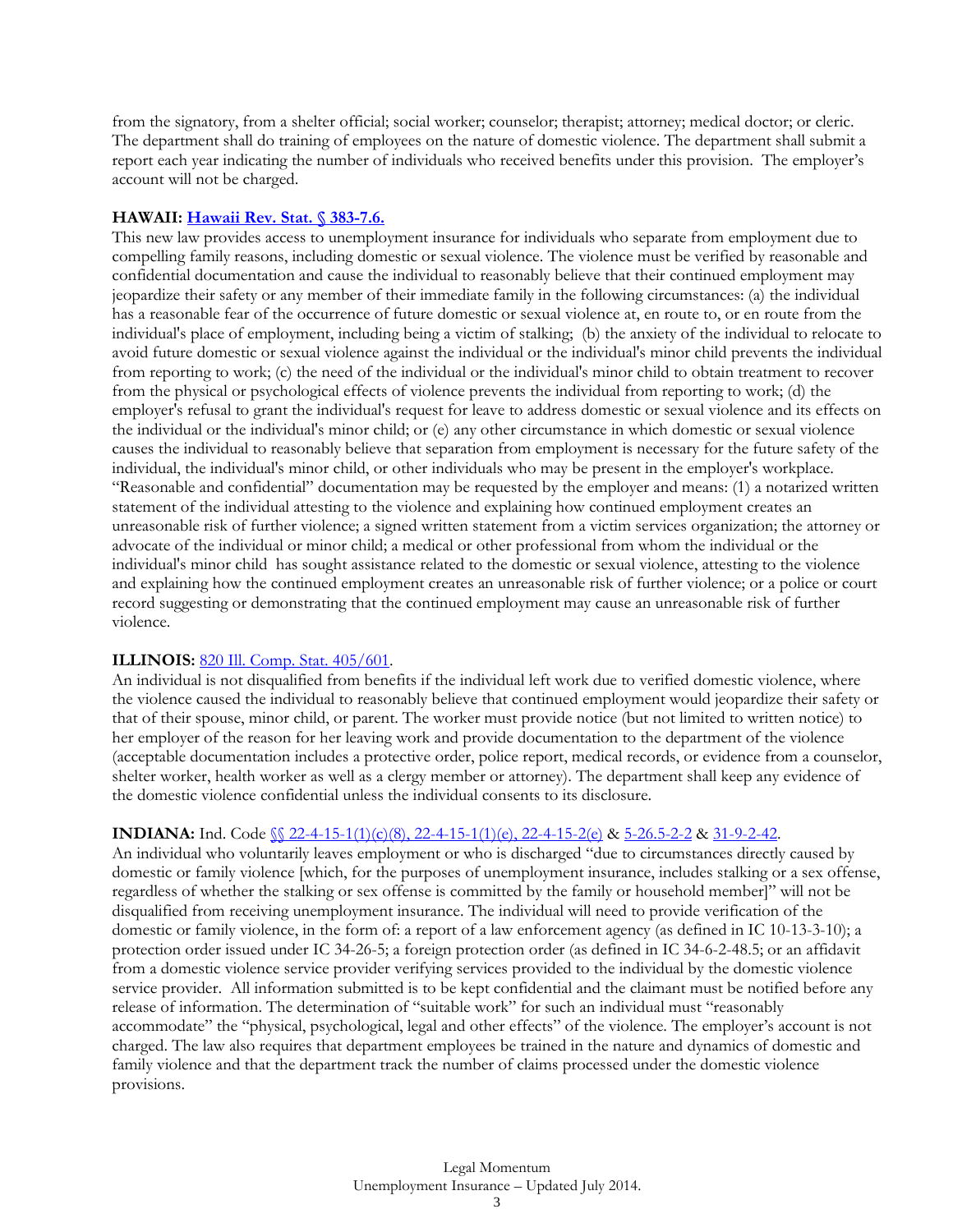#### **KANSAS:** Kan. Stat. Ann. § 44-706(a)(12).

An individual shall not be disqualified from benefits for leaving work due to circumstances resulting from domestic violence, including: (i) the individual's reasonable fear of future domestic violence at or en route to or from the individual's place of employment; (ii) the individual's need to relocate to another geographic area in order to avoid future domestic violence; (iii) the individual's need to address the physical, psychological and legal impacts of domestic violence; (iv) the individual's need to leave employment as a condition of receiving services or shelter from an agency which provides support services or shelter to victims of domestic violence; or (v) the individual's reasonable belief that termination of employment is necessary to avoid other situations which may cause domestic violence and to provide for the future safety of the individual or the individual's family. The individual must provide certification of the violence such as a police record, court order, medical documentation, a statement by a professional who has assisted the individual to deal with the violence, or a sworn statement or other evidence. No evidence of domestic violence shall be disclosed by the department without the consent of the individual. The employer's account shall not be charged.

#### **MAINE:** Me. Rev. Stat. Ann. tit. 26, ch. 13 \\\less \left 193(1)(A)(4) & 1043(23)(B)(3).

An individual who voluntarily leaves work may not be disqualified from receiving benefits if the leaving was necessary to protect the claimant or any member of their immediate family from domestic abuse, or the leaving was due to domestic violence that caused the claimant reasonably to believe that their continued employment would jeopardize the safety of the claimant or any member of their immediate family. The claimant must also have made all reasonable efforts to preserve the employment." "Misconduct" may not solely be founded on actions taken by an employee that were necessary to protect the employee or an immediate family member from domestic violence if the employee made all reasonable efforts to preserve the employment.

#### **MARYLAND:** Lab. and Emp. Code Ann. **§8-1001(3)**

The Secretary of Labor may find that voluntarily leaving employment because of circumstances directly attributable to domestic violence against the employee, his/her spouse, minor child or parent constitutes "good cause." The employee must reasonably believe that continued employment would jeopardize his/her safety and is required to provide documentation, including an active or recently issue protective order, or other court document attesting to the abuse,; or a police record documenting the abuse.

#### **MASSACHUSETTS:** S.B. 2061, **amending** Mass. Gen. L. Ann. ch. 151A, §§ 1, 14, 25, 30.

Amends ch. 151A, section 30 of the state's existing law regarding application for additional benefits an individual may receive if they need to attend additional vocational training while unemployed if they are dealing with the effects of domestic violence. An individual is not ineligible for unemployment benefits if the individual is discharged or leaves work due to circumstances resulting from domestic violence, including the need to address the physical, psychological, and legal effects of domestic violence. An individual can demonstrate the existence of domestic violence by providing a sworn statement or other evidence. When assessing whether the individual is actively engaged in searching for work, an evaluation of the suitability of the work must consider the individual's need to address the physical, psychological, legal, and other effects of domestic violence. The employer will not be charged.

#### MINNESOTA: Women's Economic Security Act**,** HF 2536/SF 2050 (2014) **amending** Minn. Stat. §§  $268.095(1)(9)$  &  $268.095(6)(c)$ .

#### Amends Sec. 4. Minnesota Statutes 2012, section 268.095, subdivision 1.

An applicant is not ineligible for unemployment benefits if he or she quits a job due to domestic abuse, sexual assault, or stalking of the applicant or an immediate family member of the applicant. "Immediate family member" means the applicant's spouse, parent, stepparent, child, stepchild, or grandchild. Definition of "domestic abuse," includes "criminal sexual conduct," committed against an immediate family member. Additionally, employee conduct that was the result of an individual or individual's child being a victim of domestic violence is not "misconduct."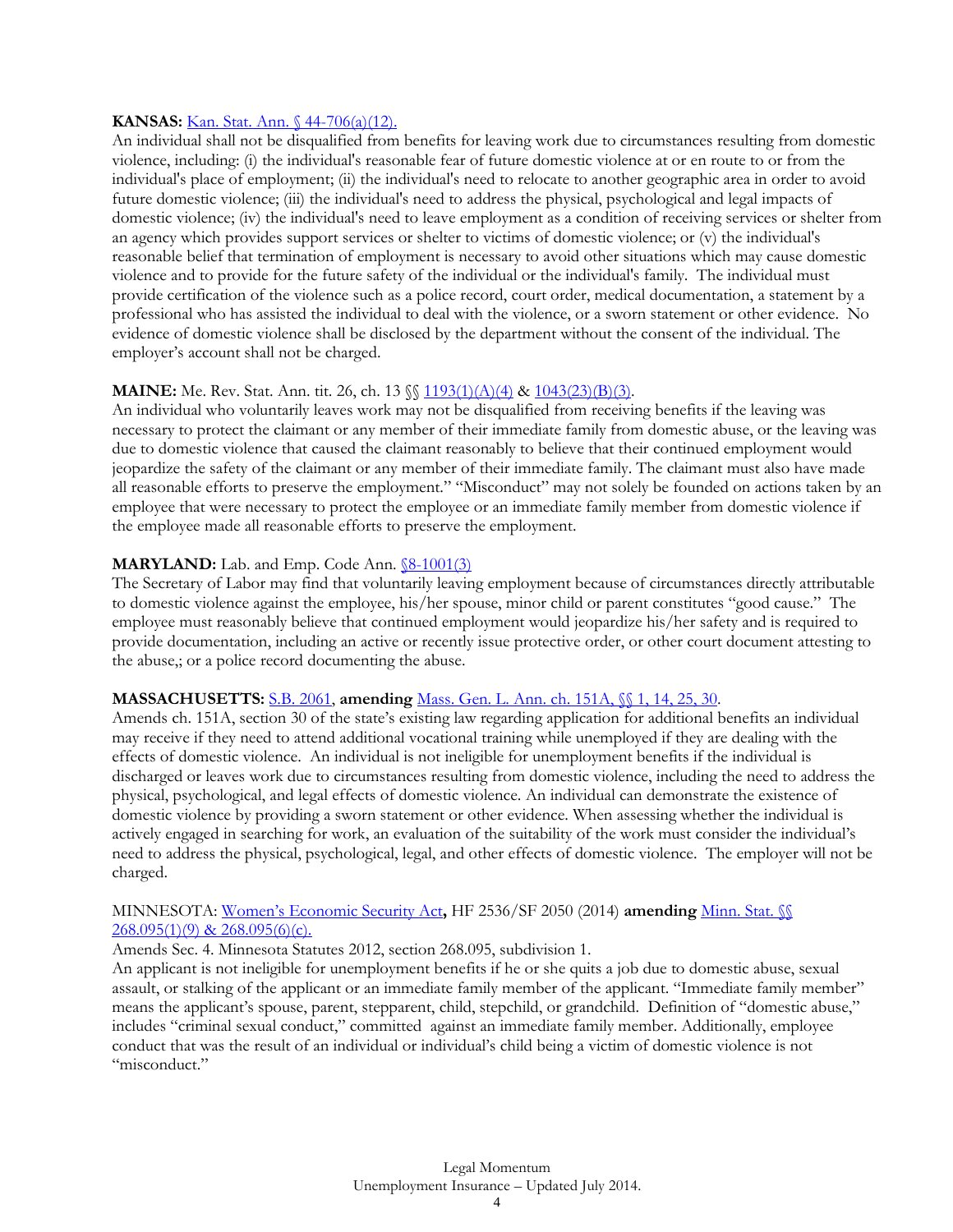#### **MONTANA:** Mont. Code Ann. § 39-51-2111.

An otherwise eligible individual may not be denied unemployment benefits if the individual leaves work or is discharged due to circumstances resulting from either the individual or the individual's child being a victim of domestic violence, sexual assault, or stalking, or if the individual left work or was discharged because of an attempt on the individual's part to protect the individual or the individual's child from domestic abuse, sexual assault or stalking. The individual must provide corroborative evidence in the form of: (a) an order of protection or other documentation of equitable relief issued by a court of competent jurisdiction; (b) a police record documenting the domestic violence, sexual assault, or stalking; (c) medical documentation of domestic violence or a sexual assault; or (d) other documentation or certification of domestic violence, a sexual assault, or stalking provided by a social worker, clergy member, shelter worker, or professional person, as defined in 53-21-102, who has assisted the individual in dealing with domestic violence, a sexual assault, or stalking. The claimant is limited to 10 weeks of benefits in a 12-month period. An individual becomes ineligible for benefits if the individual remains in or returns to the abusive situation that caused her to leave work or be discharged. The employer's account will not be charged.

#### **NEBRASKA:** Neb. Rev. Stat. Ann. § 48-628.01(1)(a).

An employee who leaves work for the necessary purpose of escaping abuse at the place of employment, or abuse "between household members," after making all reasonable efforts to preserve the employment, shall be deemed to have left for "good cause" and is not disqualified from benefits.

#### **NEW HAMPSHIRE:** N.H. Rev. Stat. Ann. tit. 23, § 282-A:32(I)(a)(3).

An individual is eligible for unemployment insurance if the individual reasonably believes that separation from employment is necessary to protect himself or herself or any member of his or her immediate family from domestic abuse, as defined in RSA 173-B:1. The existence of domestic abuse shall be verified by through reasonable documentation, and shall be kept confidential.

# **NEW JERSEY:** N.J. Rev. Stat. § 43:21-5(j)

An individual who is otherwise eligible for unemployment will not be denied benefits because the individual left work or was discharged due to circumstances resulting from the individual being a victim of domestic violence as defined in N.J. Rev. Stat. § 2C:25-19. The employer's account will not be charged. The individual must provide supporting documentation in the form of: (1) a restraining order or other documentation of equitable relief issued by a court of competent jurisdiction; (2) a police record documenting the domestic violence; (3) documentation that the perpetrator of the domestic violence has been convicted of one or more of the offenses enumerated in section 3 of P.L.1991, c.261 (C.2C:25-19); (4) medical documentation of the domestic violence; (5) certification from a certified Domestic Violence Specialist or the director of a designated domestic violence agency that the individual is a victim of domestic violence; or

(6) other documentation or certification of the domestic violence provided by a social worker, member of the clergy, shelter worker or other professional who has assisted the individual in dealing with the domestic violence.

#### NEW MEXICO: N.Mhttp://law.justia.com/codes/new-mexico/2011/chapter51/article1/section51-1-7. Stat. Ann.  $$ 51-1-7 A(1)(b)$ .

An individual who left work voluntarily "because of domestic abuse evidenced by medical documentation, legal documentation or a sworn statement from the claimant" shall not be denied benefits. The employer's account shall not be charged. "Domestic abuse" includes sexual assault and stalking, whether committed by a household member or not.

# **NEW YORK:** N.Y. Lab. Law § 593(1)(a). [*click on LAB; click on Article 18, Title 7; click on 593*]

A claimant shall not be disqualified from receiving benefits for separation from employment due to "compelling family reasons," which include domestic violence, verified by reasonable and confidential documentation which causes the individual reasonably to believe that such individual's continued employment would jeopardize their safety or that of any member of their immediate family.

# **NORTH CAROLINA: Repealed by Session Laws 2013-2, s. 2(a), effective July 1, 2013.**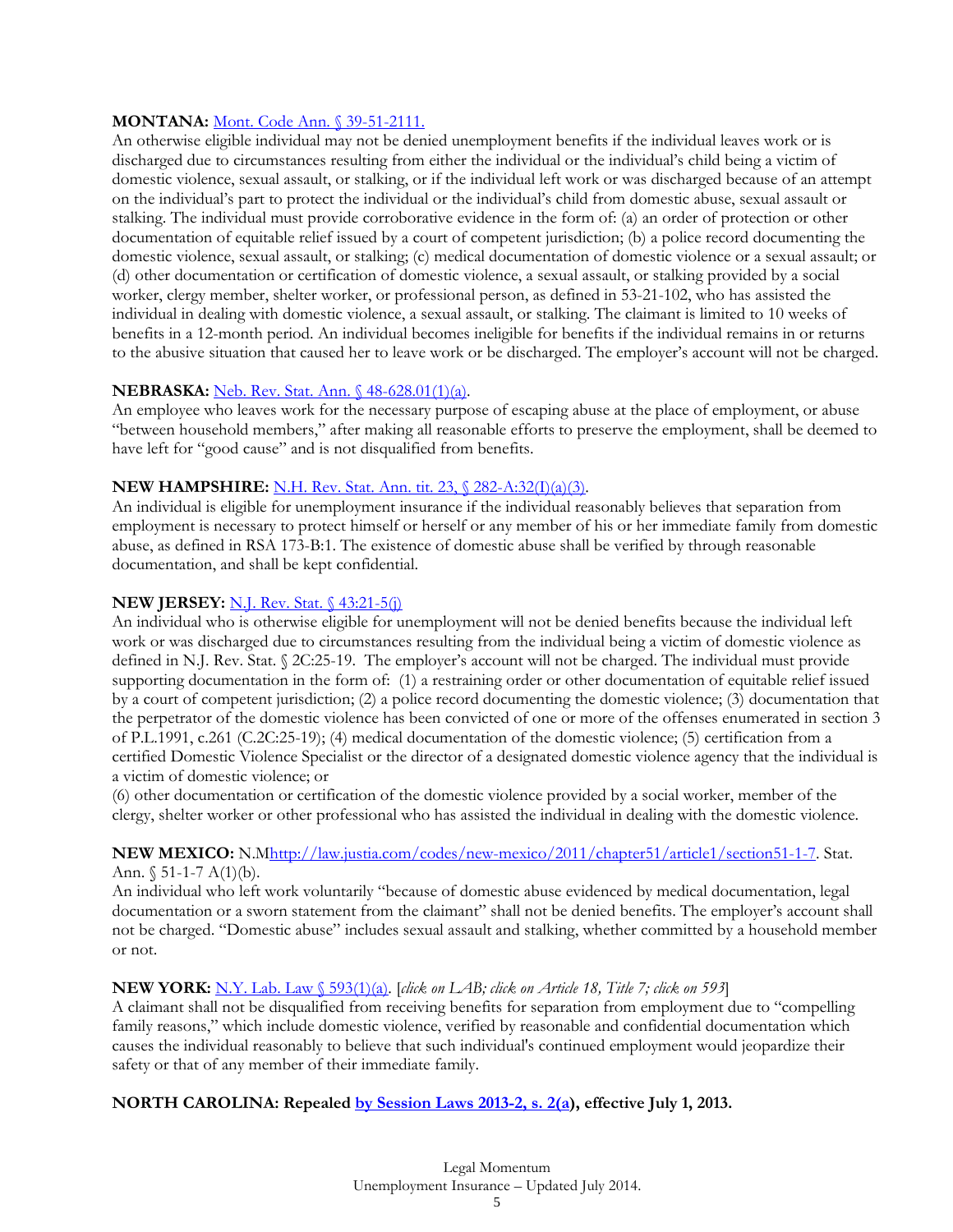# **NORTH DAKOTA**: N.D. Cen. Code \$52-06-02 (j).

An individual is not disqualified from unemployment insurance benefits if the individual left work due to domestic violence or sexual assault that is verified by documentation submitted to job service North Dakota which substantiates the individual's reason for separation from the most recent employment and such continued employment would jeopardize the safety of the individual or of the individual's spouse, parent, or minor child. After receiving a claim for unemployment insurance benefits for which the individual identifies domestic violence or sexual assault as the reason for separation, job service North Dakota shall notify the most recent employer of the reason for separation provided by the individual. Documentation under this provision includes: (a) a court order, protection order, restraining order, or other record filed with a court; (b) a police or law enforcement record; (c) a medical record indicating domestic violence or sexual assault; or (d) a written affidavit provided by an individual who has assisted the claimant in dealing with the domestic violence or sexual assault and who is a: [1] Licensed counselor; [2] Licensed social worker; [3] Member of the clergy; [4] Director or domestic violence advocate at a domestic violence sexual assault organization; or [5] Licensed attorney.

#### **OKLAHOMA:** Okla. Stat. § 40-2-210.

An individual may be eligible for benefits if they separated from work due to compelling family circumstances, which includes if the claimant separated from employment due to domestic violence or abuse, verified by any reasonable or confidential documentation, which causes the individual to reasonably believe that the individual's continued employment would jeopardize the safety of the individual or of any member of the individual's immediate family. "Immediate family" means the claimant's spouse, parents and minor children. The employer's account shall not be charged.

#### **OREGON:** Or. **Rev.** Stat. § 657.176(12).

The state's previous law regarding domestic violence and unemployment insurance is substantially amended. An individual is not disqualified from receiving benefits if: (1) the individual or a member of their immediate family is a victim of domestic violence, stalking, or sexual assault, or the individual believes that the individual or a member of their immediate family could become a victim of domestic violence, stalking or sexual assault; and (2) the individual leaves work, fails to apply for available suitable work or fails to accept suitable work when offered in order to protect the individual or their immediate family from violence that the individual reasonable believes will occur as a result of the individual's continued employment or acceptance of work.

# **RHODE ISLAND:** R.I. Gen. Laws § 28-44-17.1.

An individual is eligible for unemployment benefits if she voluntarily leaves work due to qualifying circumstances directly resulting from "domestic abuse." The individual must also demonstrate that the individual reasonably fears future domestic abuse at or en route to the workplace, needs to relocate to avoid future violence, or reasonably believes that leaving work is necessary to ensure the safety of the individual or the individual's family. The department shall require documentation of abuse, including, but not limited to, police or court records, or other documentation of domestic abuse from a shelter worker, attorney, member of the clergy, or medical or other professional from whom the individual has sought assistance, and shall keep that documentation confidential. The definition of "domestic abuse," applies to acts between cohabitants, or against a cohabitant's minor child, or between persons who have been in a "substantive dating relationship," or engaged within the previous year. The definition encompasses sexual assault and stalking.

# **SOUTH CAROLINA:** S.C. Code Ann. §§ 41-35-125 & 41-35-130.

An individual is eligible for unemployment compensation if the commission finds that "the individual has left work voluntarily or has been discharged because of circumstances directly resulting from domestic abuse." The individual must also demonstrate that the individual reasonably fears future domestic abuse at or en route to the workplace, needs to relocate to avoid future domestic abuse, or reasonably believes that leaving work is necessary to ensure the safety of the individual or the individual's family. An individual must provide documentation of domestic abuse including, but not limited to, police or court records or other documentation of abuse from a shelter worker, attorney, member of the clergy, or medical or other professional from whom the individual has sought assistance, which will be kept confidential. The employer's account will not be charged.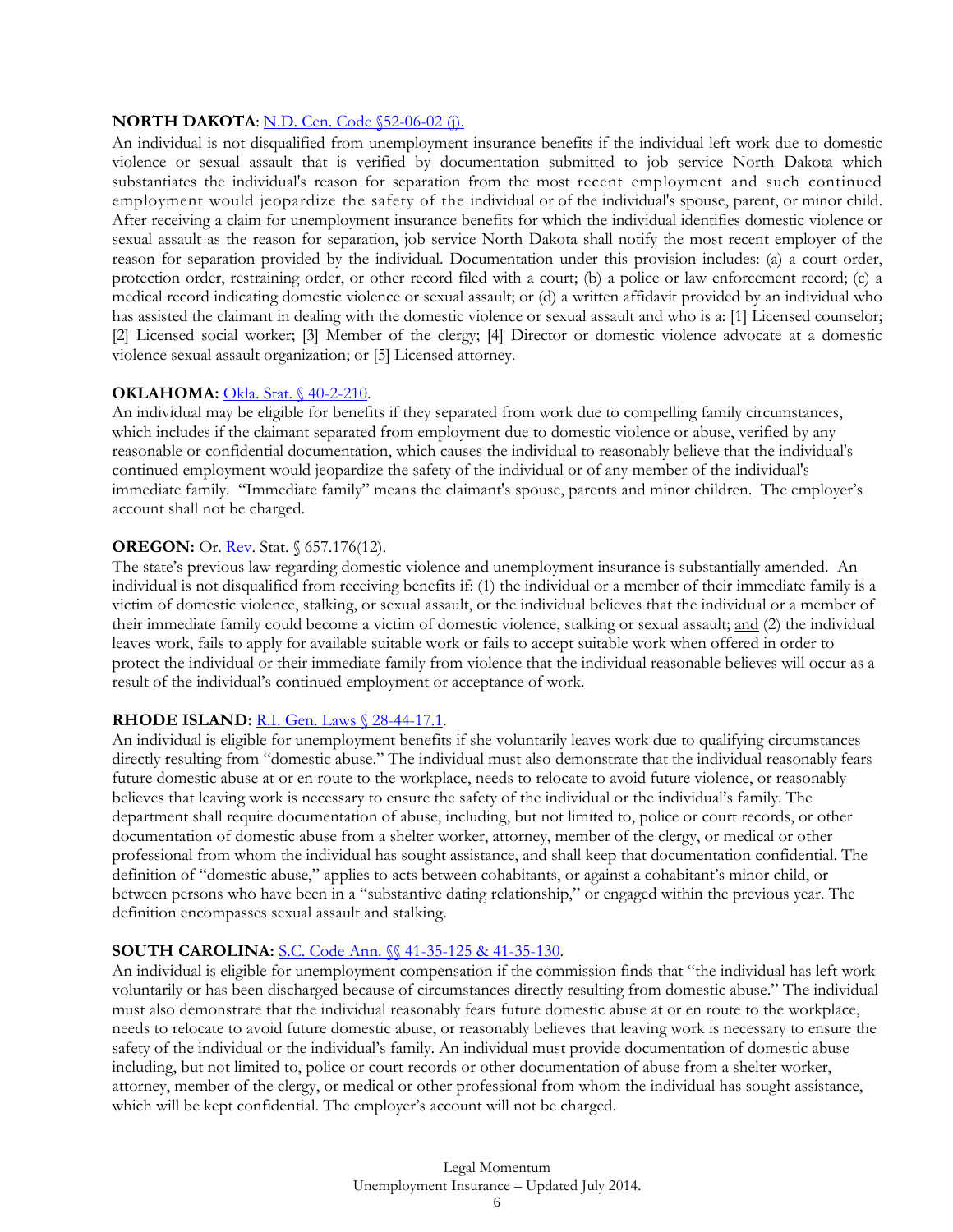#### **SOUTH DAKOTA:** S.D. Codified Laws § 61-6-9.1(6).

"Good cause" includes leaving employment because it is "necessary to protect an individual from domestic abuse." However, this provision only applies if: (a) the employee reports the abusive situation to law enforcement within forty-eight hours of any occurrence and cooperates fully with law enforcement; (b) the employee has left the abusive situation and remains separate from the situation; and (c) the employee made reasonable efforts to preserve the employment before quitting. Any person found to have good cause for leaving employment due to domestic abuse who returns to the abusive situation is ineligible for benefits.

#### **TEXAS:** Tex. Lab. Code §§ 204.022(a)(11) & 207.046(a)(2).

An individual whose separation from a job results from the employee leaving the workplace to protect the employee from family violence or stalking is not disqualified for benefits. The employee must produce an active or recently issued protective order documenting actual or potential family violence against, or the stalking of, the employee; a police record documenting family violence against or the stalking of the employee; or a physician's statement or other medical documentation that describes the family violence against the employee that: (i) is recorded in any form or medium that identifies the employee as the patient; and (ii) relates to the history, diagnosis, treatment, or prognosis of the patient. (Tex. Lab. Code § 207.046 previously required that an employee had to provide all three types of documentation, instead of just one). Except as provided by law, evidence regarding the family violence or stalking may not be disclosed without the consent of the employee. The employer's account will not be charged.

On June 14, 2013, Gov. Perry signed H.B. 26/S.B. 51into law. It expands the above-described provisions to include sexual assault survivors. The bill contained an additional provision re: documentation that would allow sexual assault survivors to provide written documentation from a family violence center or rape crisis center that described the sexual assault of the employee or a member of the employee's immediate family.

#### **VERMONT:** Vt. Stat. Ann., tit. 21, ch. 16A § 1251 *et seq*.

An individual is eligible for 26 weeks of unemployment payments if the individual left work "due to circumstances directly resulting from domestic and sexual violence" (also includes stalking) and if the individual reasonably fears that the violence will continue at or en route to or from the place of employment, intends to relocate in order to avoid violence against the individual or a member of the individual's family, or reasonably believes that leaving the employment is necessary for the safety of the individual or a member of the individual's family. Individuals seeking benefits under this statute must have pursued reasonable alternatives to leaving the employment or show that pursuit of such alternatives would likely be futile, increase the likelihood of future violence, or not adequately address the specific circumstances requiring the separation from employment. The individual must provide documentation of the domestic or sexual violence including a sworn statement from the individual attesting to the abuse, law enforcement or court records, or other documentation from an attorney or legal advisor, member of the clergy, or health care provider, as defined in 18 V.S.A. § 9432(8). Information relating to the domestic and sexual violence, including the claimant's statement and corroborating evidence, provided to the department shall not be disclosed by the department unless the claimant has signed a consent to disclosure form.

#### **VIRGIN ISLANDS: V.I. CODE ANN. tit. 24, Ch. 12 §304(b)(12) [***SELECT TITLE 24, THEN CHAPTER 12, THEN*  §304.]

An individual may not be disqualified for benefits for separating from work because the individual is a victim of domestic violence, which is verified by reasonable and confidential documentation or any other kind of evidence that reasonably proves domestic violence that causes the individual reasonably to believe that the individual's continued employment would jeopardize the safety of the individual or any member of the individual's immediate family. Immediate family includes the spouse or domestic partner of the individual, children, including a stepchildren and adoptive children, grandchildren, siblings of the individual, parents and grandparents of the individual and parents and siblings of the individual's spouse or domestic partner and members of the individual's household.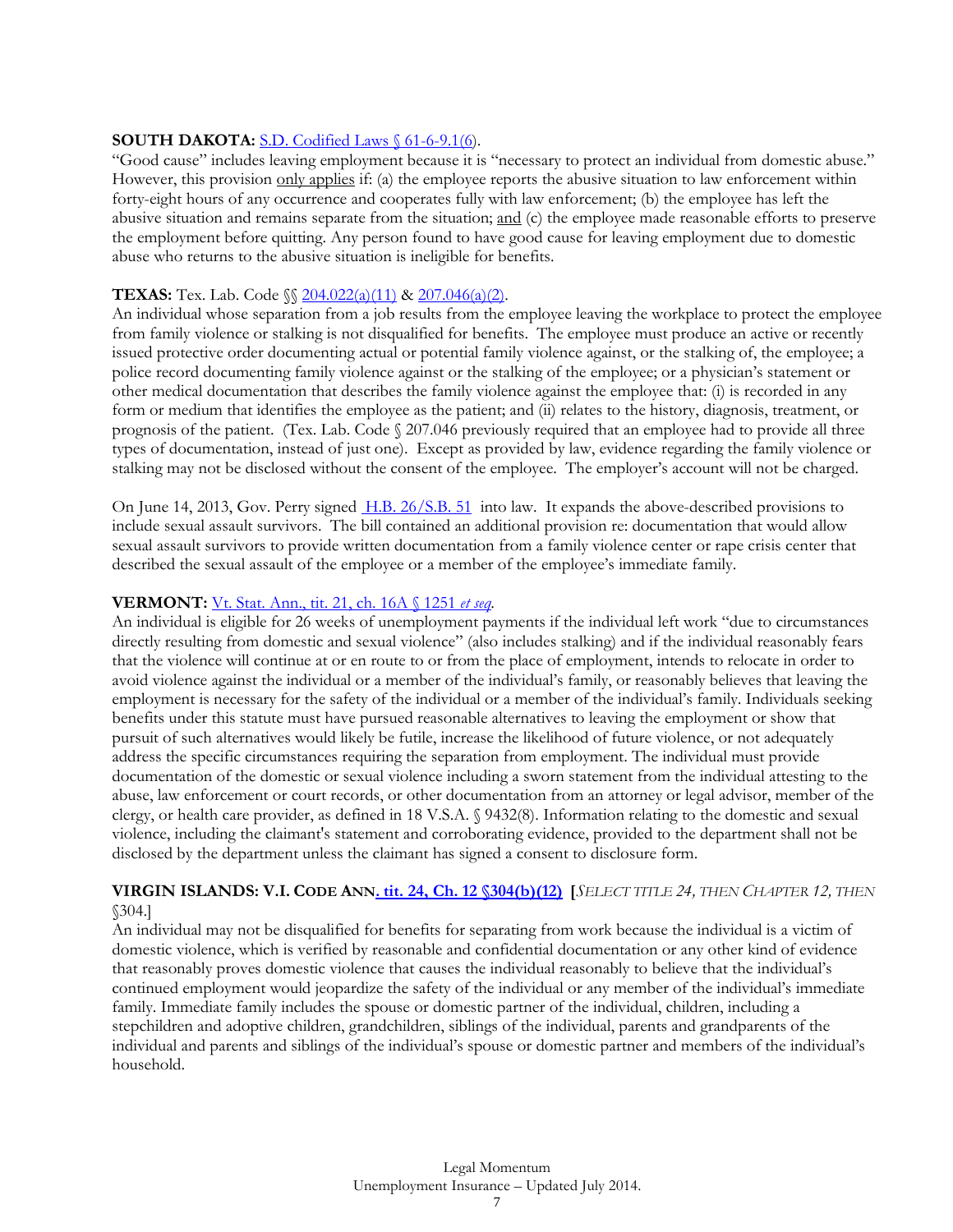# **WASHINGTON:** Wash. Rev. Code §§ 50.20.050, 50.20.100, 50.20.240 & 50.29.020.

The amendment did not substantively alter the state's prior law. An individual is eligible for unemployment benefits if leaving work was necessary to protect the individual or the individual's immediate family members from domestic violence or stalking. An evaluation of the suitability of available work must consider the individual's need to address the physical, psychological, legal, and other effects of domestic violence or stalking. Individuals qualifying for unemployment under this provision need not keep a job-search log, and the employer's account shall not be charged.

#### **WISCONSIN:** Wis. Stat. § 108.04(7)(s).

A domestic violence victim may receive unemployment benefits if he or she: (1) terminates work because of the domestic abuse, concerns about personal safety or harassment, concerns about the safety or harassment of his or her family members who reside with the employee, or concerns about the safety or harassment of other household members; and (2) provides a protective order relating to the domestic abuse or concerns about personal safety or harassment, a report by a law enforcement agency documenting the domestic abuse or concerns, or evidence of the domestic abuse or concerns provided by a health care professional or a domestic violence shelter. The definition of "domestic abuse" was also amended to include physical abuse by an adult person against an unrelated adult with whom the person has a personal relationship. Benefits will not be charged to the employer.

#### **WYOMING:** Wyo. Stat. § 27-3-311.

An individual is eligible for unemployment compensation if "forced to leave the most recent work as a result of being a victim of documented domestic violence."

# **STATES WITH POLICIES OR REGULATIONS**

In its, *Comparison of State Unemployment Insurance Laws: 2013*, the U.S. Department of Labor (DOL) identifies a number of states, and territories as having policies, interpretations (I/P), or regulations (R) that hold that leaving employment because of domestic violence-related considerations may constitute "good cause," and qualify an individual to receive unemployment insurance.

States and territories included on this list are: Iowa (I), Mississippi (R), Nevada (I), Pennsylvania (I), Puerto Rico (I), and Utah (I).

# **RECENT LEGISLATIVE PROPOSALS**

The following proposed legislation has been introduced in current or prior legislative sessions. The contents of the bills vary and the status of a particular bill may change very quickly. For more information about each bill, consult your legislature's website.

#### **ALABAMA:** H.B. 688, 2009 Reg. Sess. (Ala. 2009).

An individual who is a victim of domestic violence will not be disqualified from eligibility for benefits if the individual verifies by "reasonable and confidential documentation" that he or she reasonable believed that the individual's continued employment would jeopardize the safety of the individual or a member of their immediate family. Documentation shall take the form of a statement from a qualified profession from whom the victim has sought assistance such as a counselor or shelter workers. The employer's account shall not be charged. The bill died in the House.

#### **ARIZONA:** H.B. 2749, 2d Reg. Sess. (AZ 2012)

An employee shall not be disqualified from receiving unemployment insurance benefits if they leave employment because of a documented case of domestic violence. Benefits paid under this provision shall not be charged against the employer's account. Died in committee.

**FLORIDA** S.B.130, H.B.261, Reg. Sess. (Fla. 2013)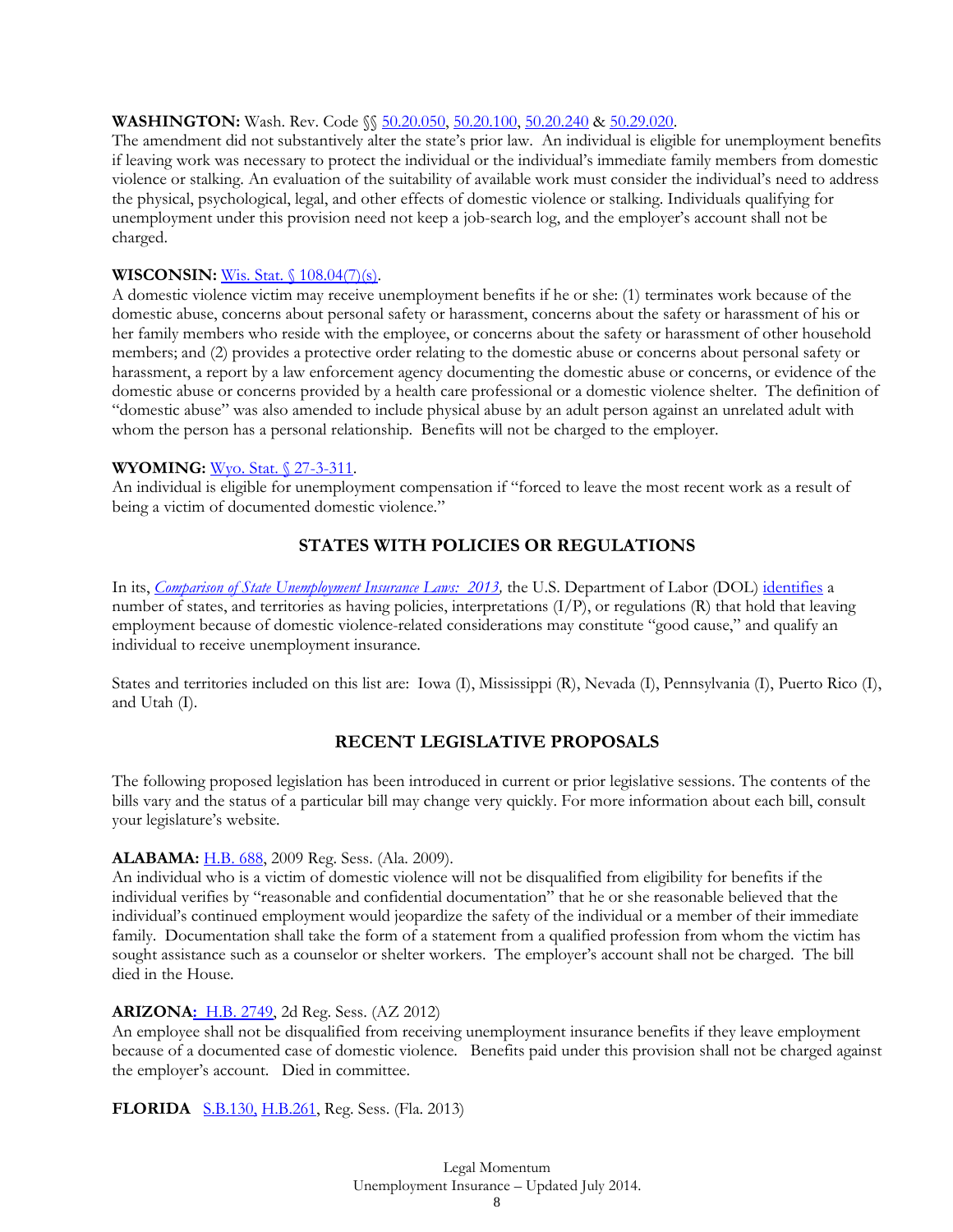Under this bill the definition of "good cause" is expanded to include domestic violence that causes the individual to believe that his or her safety or that of his/her immediate family is in jeopardy. Must be substantiated by evidence, such as an injunction, protection order or other documentation authorized by state law. Both the Senate and House bills (identical) died in committee.

#### **GEORGIA:** H.B. 1583, 147<sup>th</sup> Gen. Assembly (Ga. 2004).

"Good cause" includes separation from employment for "undue family hardship" supported by appropriate documentation. The employer's account shall not be charged. The bill died in the House. This bill previously was introduced in 2003 as H.B. 591.

#### *Scott v. Butler*, Ga. Ct. of App., No. A14A0105, June 4, 2014

The Georgia Court of Appeals awarded benefits to a victim of domestic violence. The court held that, as a matter of first impression, the claimant who resigned from her employment because her abusive ex-boyfriend confronted and threatened her at her workplace met her burden to demonstrate good cause. Considering both precedent and complying with Georgia's public policy favoring the payment of benefits to persons who are unemployed through no fault of their own, the court held that she was eligible to receive unemployment compensation.

#### **INDIANA:** S.B. 250, 114<sup>th</sup> Gen. Assembly, Second Reg. Sess. (Ind. 2006).

This bill would amend the Indiana law described above to add that "good cause" includes a compelling family obligation, sexual harassment of the individual in connection with work, and financial inability to maintain two separate places of residence. The bill died in the Senate.

#### **IOWA:** H.F. 2375, H.F. 2641, H.F. 2675, 82d Gen. Assembly (Iowa 2008).

These bills, which are very similar, provide that individuals who leave their employment due to domestic abuse or stalking against them are eligible for benefits. The individuals must reasonably believe that separation from employment was necessary to protect the safety of the individual or the individual's family. Evidence of the domestic abuse or stalking may include but is not limited to a statement or report from law enforcement, a medical or mental health professional, or a domestic violence shelter or professional; or witness statements regarding an incident that causes the victim to believe that her life or safety or the life or safety of a member of the victim's family is in danger. The bills died in committee. Similar bills were introduced in previous sessions.

# **KANSAS:** H.B. 2141, 83d Leg., 2009 Reg. Sess. (Kan. 2009).

This bill would repeal the current section 44-706, described above, and replace it with another provision. An individual will not be disqualified for eligibility for benefits if the individual left work "due to circumstances resulting from domestic violence," including: a reasonable fear of future domestic violence at or en route to or from the place of employment; the need to relocate to avoid future violence; the need to address the physical, psychological and legal impacts of the violence; the need to leave employment as a condition of receiving services or shelter from an agency; or the reasonable belief that termination of employment is necessary to provide for the future safety of the individual or their family. The bill lists the forms of evidence that may be provided to prove the existence of domestic violence, and the evidence shall be kept confidential. The bill died in committee.

#### **KENTUCKY:** H.B. 360, 2004 Reg. Sess. (Ky. 2004).

No worker shall be disqualified or held ineligible to receive benefits who "leaves work due to circumstances directly resulting from domestic violence or abuse" if the individual fears violence at or en route to or from work; wishes to relocate; or believes that leaving work is necessary to protect her safety or that of her family or co-workers. The individual needs to provide certification, which will be kept confidential. This bill passed the House but died in the Senate.

#### **LOUISIANA:** H.B. 610, 2009 Reg. Sess. (La. 2009).

This bill would substantially amend the state's existing law to provide that a claimant is eligible for benefits if he or she leaves a job for compelling family reasons, including domestic abuse, verified under the provisions of R.S. 23:1775, which causes the individual to reasonably believe that continued employment will jeopardize the

# Legal Momentum Unemployment Insurance – Updated July 2014.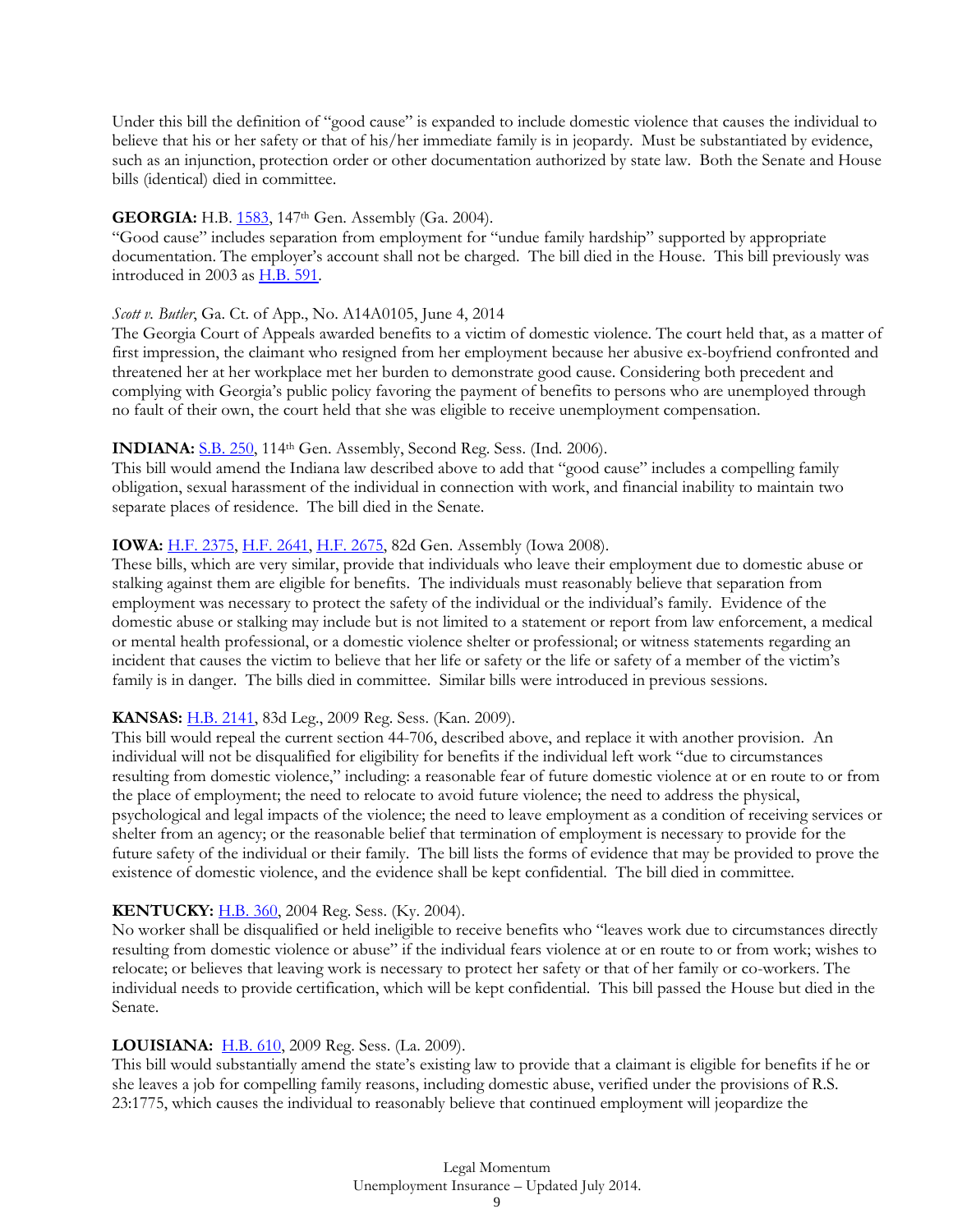individual's safety, the safety of a member of the individual's immediate family, or the safety of other employees. "Immediate family" means a spouse, parent, child, stepchild or sibling. The bill died in committee.

#### **MICHIGAN:** H.B. 4641, 95th Leg., Reg. Sess. (Mich. 2009).

An otherwise eligible individual is not ineligible for benefits if the individual left work "due to domestic violence," because of: the individual's reasonable fear of future domestic violence at or en route to the or from the workplace; the need to relocate; the need to address the physical, psychological or legal effects of the violence; or the individual's reasonable belief that termination of employment is necessary for the future safety of the individual or the individual's family. An individual may demonstrate the existence of domestic violence by providing one or more of the following types of proof: a restraining order; police record; documentation that the abuser has been convicted of a crime involving domestic violence; medical documentation; statement by a professional who has assisted the individual in addressing the effects of the violence; or a sworn statement from the individual. The bill died in committee.

#### **MISSISSIPPI:** H.B. 31, 2006 Reg. Sess. (Miss. 2006).

An otherwise eligible individual shall not be denied unemployment benefits "if the individual establishes that the reason the individual left work was due to domestic violence" against the individual or the individual's dependent child. Circumstances that could qualify under this law include the individual's reasonable fear of future violence; need to relocate; need to address the physical, psychological, and legal impacts of the violence; and need to leave work as a condition of receiving shelter. The individual may establish the existence of violence through a variety of documentation, including a sworn statement from the individual. Department personnel shall be trained. This bill died in committee.

#### **MONTANA:** H.B. 580, 61st Leg. (Mont. 2009).

This bill would amend Montana's unemployment insurance eligibility provision for victims of domestic violence, sexual assault, or stalking to eliminate the restriction on the length of benefits that can be received under current law (10 weeks in a 12 month period). The bill died in the House.

#### **NEW YORK:** A.B. 5927**,** A.B. 6299, S.B. 5636 Reg. Sess. (NY 2013)

Adds a new title, 7-B, to the Article 18 of the Labor Law entitled, "Unemployment Insurance for Domestic Violence Survivors." A claimant shall not be disqualified from receiving unemployment insurance if s/he is able to establish that s/he left work due to domestic violence. The definition of domestic violence includes sexual assault and stalking. Domestic violence may be proved by police records, court records, including restraining orders, documentation showing that the abuser has been convicted of criminal offenses against the claimant or his/her family, medical documentation, or a statement by a counselor, clergy person, shelter worker, health worker, legal advocate or other professional who has assisted the claimant in addressing the effects of the abuse. The information is to be kept confidential unless the claimant consents. A training program is to be established for Labor Dept. employees who interact with claimants applying for unemployment insurance due to domestic violence. All bills were referred to the Labor Comm.

# **SOUTH CAROLINA:** H.B. 4880, 118th Gen. Sess. 2009-10 (S.C. 2010).

This bill would amend the current law to replace the definitely of "family" with "immediate family member" to mean the claimant's spouse, parent or child under the age of 18.

# **TENNESSEE:** H.B. 773/S.B. 820, 106th Gen. Assembly (Tenn. 2009).

This bill prohibits denial of unemployment benefits to an individual who leaves work or is discharged due to circumstances resulting from the person being a victim of domestic violence. A person asserting domestic violence victim status must provide one of the following as proof: (1) a restraining order or similar document; (2) a police record documenting domestic violence; (3) documentation that the perpetrator has been convicted of a domestic violence offense; (4) medical documentation of domestic violence; (5) certification of domestic violence victim status from the director of a family violence shelter; or (6) documentation from a social worker, cleric, shelter